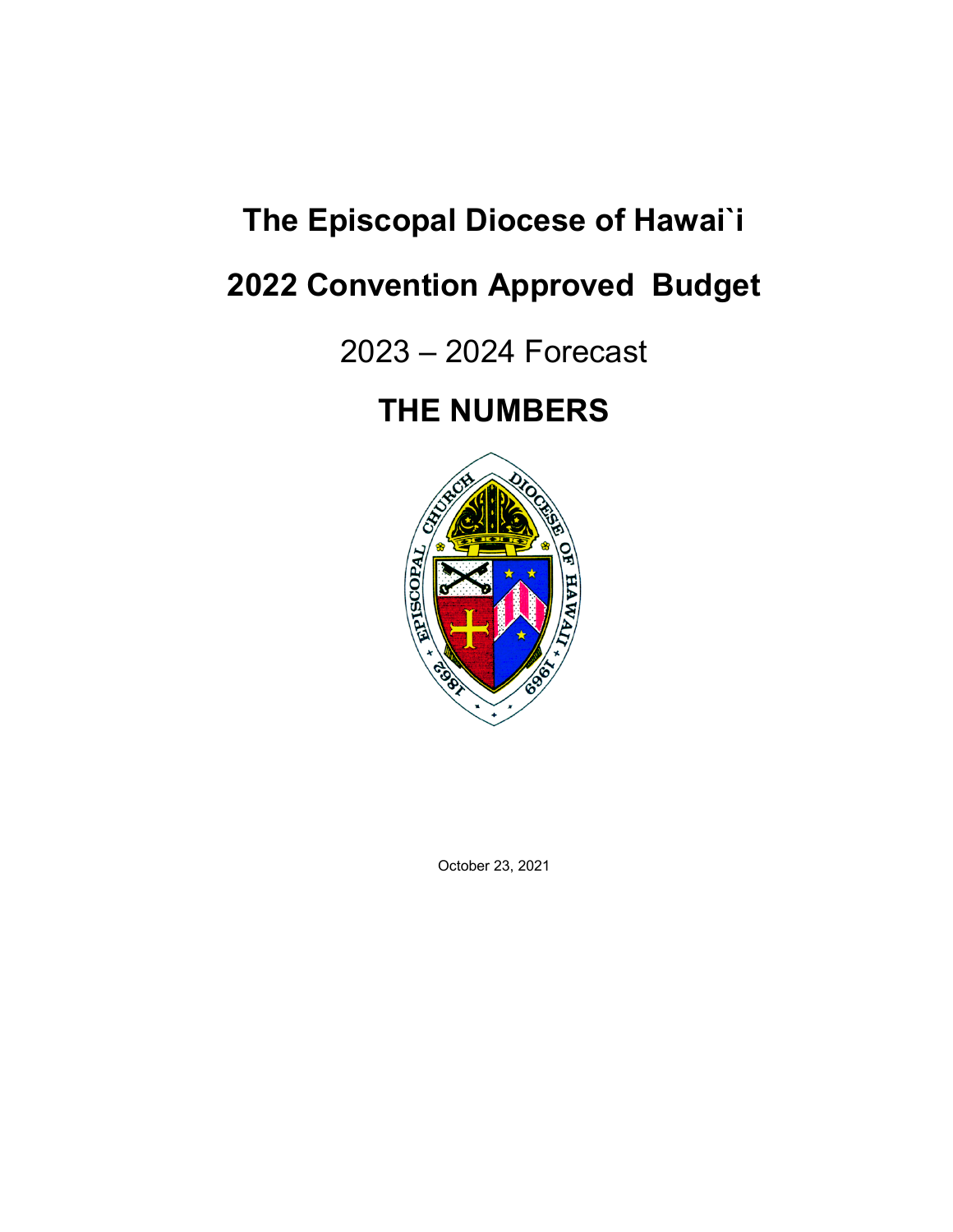### **TABLE OF CONTENTS**

| <b>TOTAL INCOME</b>          | 3 |
|------------------------------|---|
| <b>TOTAL EXPENDITURES</b>    | 4 |
| <b>MINISTRY AND MISSION</b>  | 5 |
| <b>DIOCESAN ORGANIZATION</b> | 7 |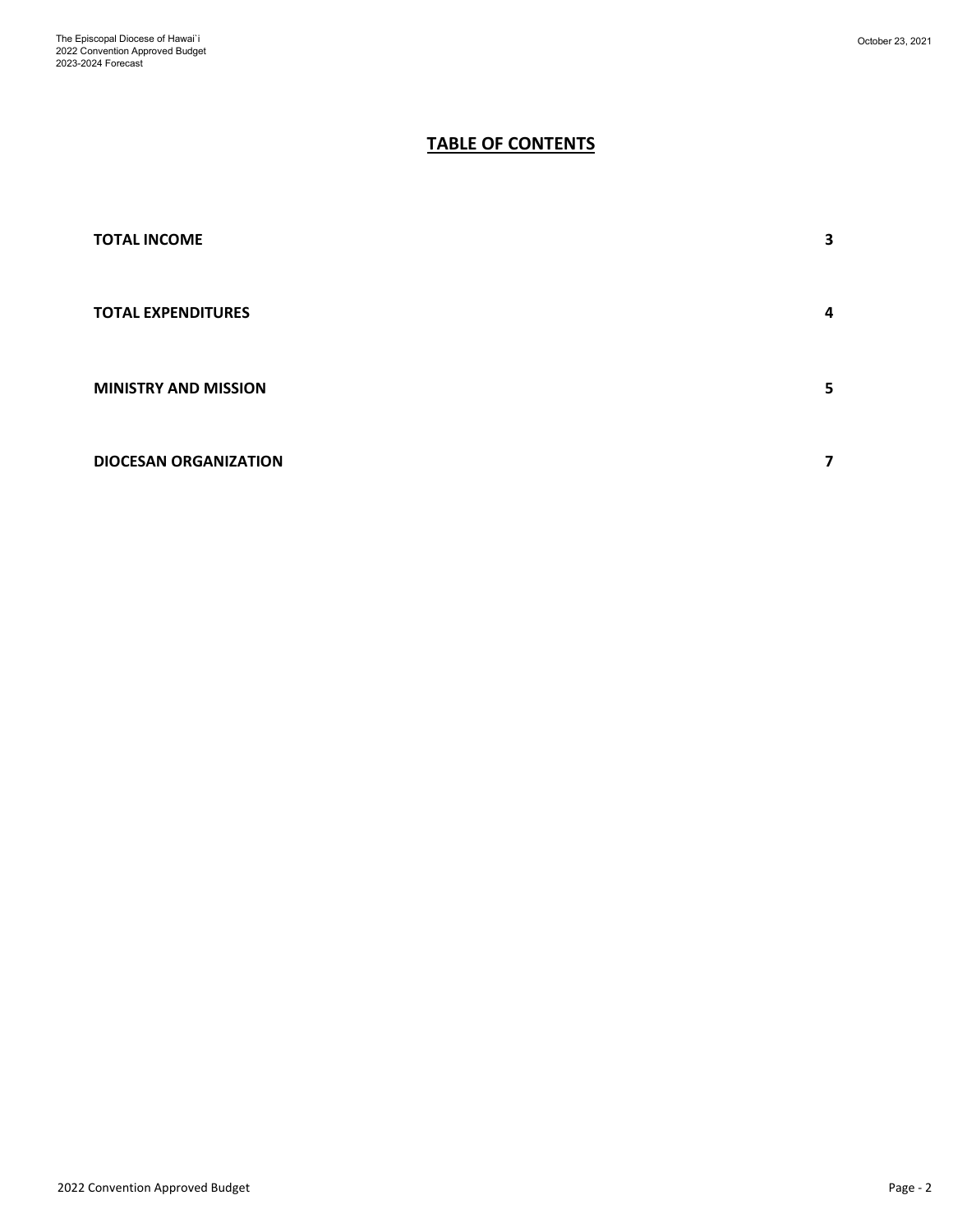#### **TOTAL INCOME (in \$)**

**2022** 

|                |                                                         |             |                       | 2022                             |                         |                         |
|----------------|---------------------------------------------------------|-------------|-----------------------|----------------------------------|-------------------------|-------------------------|
|                |                                                         | 2020 ACTUAL | 2021<br><b>BUDGET</b> | <b>APPROVED</b><br><b>BUDGET</b> | 2023<br><b>FORECAST</b> | 2024<br><b>FORECAST</b> |
|                | Income                                                  |             |                       |                                  |                         |                         |
|                | Rate                                                    | 18%         | 18%                   | 16.50%                           | 16.50%                  | 16.50%                  |
| 1a             | Assessments                                             | 1,774,524   | 1,726,754             | 1,463,847                        | 1,493,100               | 1,523,000               |
| 1 <sub>b</sub> | <b>COVID-19 Assessment Waiver (2 months)</b>            | (295, 760)  | (287, 792)            |                                  |                         |                         |
| 1 <sub>b</sub> | <b>COVID-19 Assessment Waiver (1 month)</b>             |             |                       | (121, 987)                       |                         |                         |
|                |                                                         | 1,478,764   | 1,438,962             | 1,341,860                        | 1,493,100               | 1,523,000               |
| 1 <sub>c</sub> | <b>Investment Income</b><br><b>Endowment Funds</b>      | 4.00%       | 5.00%                 | 4.50%                            | 4.50%                   | 4.25%                   |
|                | Portfolio (Restricted)                                  | 165,655     | 209,500               | 195,100                          | 199,000                 | 191,700                 |
|                | Portfolio (Unrestricted)                                | 26,587      | 33,600                | 31,300                           | 31,900                  | 30,700                  |
|                | Von Holt Fund (Unrestricted)                            | 146,706     | 185,500               | 172,700                          | 176,200                 | 169,700                 |
|                | Helen Hagemeyer End Fd (Restricted)                     | 41,148      | 52,000                | 48,500                           | 49,500                  | 47,700                  |
|                | MacCray Fund (Council Restricted) - Youth Minister      | 41,665      | 65,200                | 60,300                           | 61,600                  | 59,300                  |
|                | Ing Fund (Unrestricted)                                 | 68,821      | 87,000                | 81,000                           | 82,600                  | 79,600                  |
|                | Waikiki Chapel (Unrestricted)                           |             |                       | 27,200                           | 27,700                  | 26,700                  |
|                | <b>Trust Funds</b>                                      |             |                       |                                  |                         |                         |
|                | Catton Fund (Restricted)                                | 19,875      | 21,500                | 25,000                           | 25,500                  | 26,000                  |
|                | Parke Trust (Unrestricted)                              | 44,922      | 38,250                | 45,000                           | 45,900                  | 46,800                  |
|                | Prisanlee Fund (Unrestricted)                           | 19,806      | 16,150                | 20,000                           | 20,400                  | 20,800                  |
|                | Valvon Fund (Unrestricted)                              | 18,600      | 17,850                | 18,600                           | 19,000                  | 19,400                  |
|                | <b>Total Investments</b>                                | 593,785     | 726,550               | 724,700                          | 739,300                 | 718,400                 |
|                | <b>Rentals</b>                                          |             |                       |                                  |                         |                         |
| 1 d            | Apartments                                              | 92,657      | 86,130                | 47,700                           |                         |                         |
| 1 e            | Parking                                                 | 103,442     | 105,200               | 113,500                          | 115,800                 | 118,100                 |
|                | <b>Total Rentals</b>                                    | 196,099     | 191,330               | 161,200                          | 115,800                 | 118,100                 |
| 1 f            | Restricted Donation - Waiolaihui'ia School for Ministry | 13,493      | 20,000                | 20,000                           | 20,000                  | 20,000                  |
| 1 <sub>g</sub> | Interest                                                | 4,371       | 500                   | 500                              | 500                     | 500                     |
| 1 <sub>h</sub> | Miscellaneous                                           | 2,711       | 3,000                 | 3,000                            | 3,000                   | 3,000                   |
| $1$ i          | Prior year Surplus                                      |             |                       | 90,000                           | 30,000                  | 30,000                  |
|                | <b>GRAND TOTAL INCOME</b>                               | 2,289,224   | 2,380,342             | 2,341,260                        | 2,401,700               | 2,413,000               |

#### **Notes:**

1 a 2020 Churches' Operating Income compared to 2019 Churches' Operating Income = (7.5%) decrease in Income.

1 a 2020 Churches' Operating Income plus PPP loans not assessed, compared to 2019 Churches' Operating Income =2.8 % Increase in Income.

1 d Additional parking revenue may be materialized once the plan is finalized.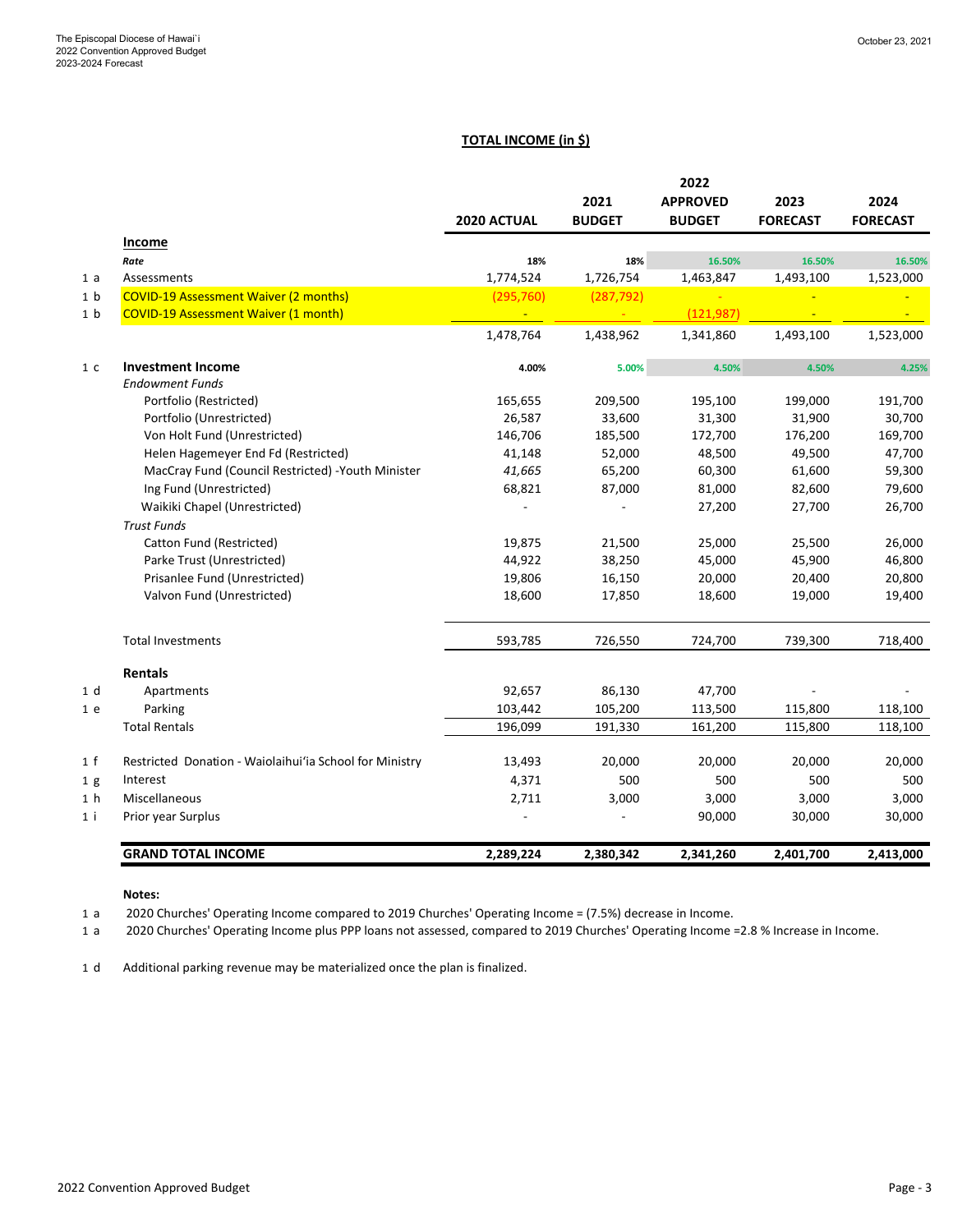#### **TOTAL EXPENDITURES (in \$)**

|                              |             |               | 2022                     |                 |                 |
|------------------------------|-------------|---------------|--------------------------|-----------------|-----------------|
|                              |             | 2021          | <b>APPROVED</b>          | 2023            | 2024            |
|                              | 2020 ACTUAL | <b>BUDGET</b> | <b>BUDGET</b>            | <b>FORECAST</b> | <b>FORECAST</b> |
| <b>Expenses</b>              |             |               |                          |                 |                 |
|                              |             |               |                          |                 |                 |
| <b>Ministry and Mission</b>  | 637,208     | 723,042       | 600,490                  | 652,500         | 638,100         |
| <b>Diocesan Organization</b> | 1,578,495   | 1,657,300     | 1,740,770                | 1,749,200       | 1,774,900       |
| <b>GRAND TOTAL EXPENSES</b>  | 2,215,703   | 2,380,342     | 2,341,260                | 2,401,700       | 2,413,000       |
|                              |             |               |                          |                 |                 |
| <b>SURPLUS</b>               | 73,521      | ٠             | $\overline{\phantom{0}}$ | ٠               |                 |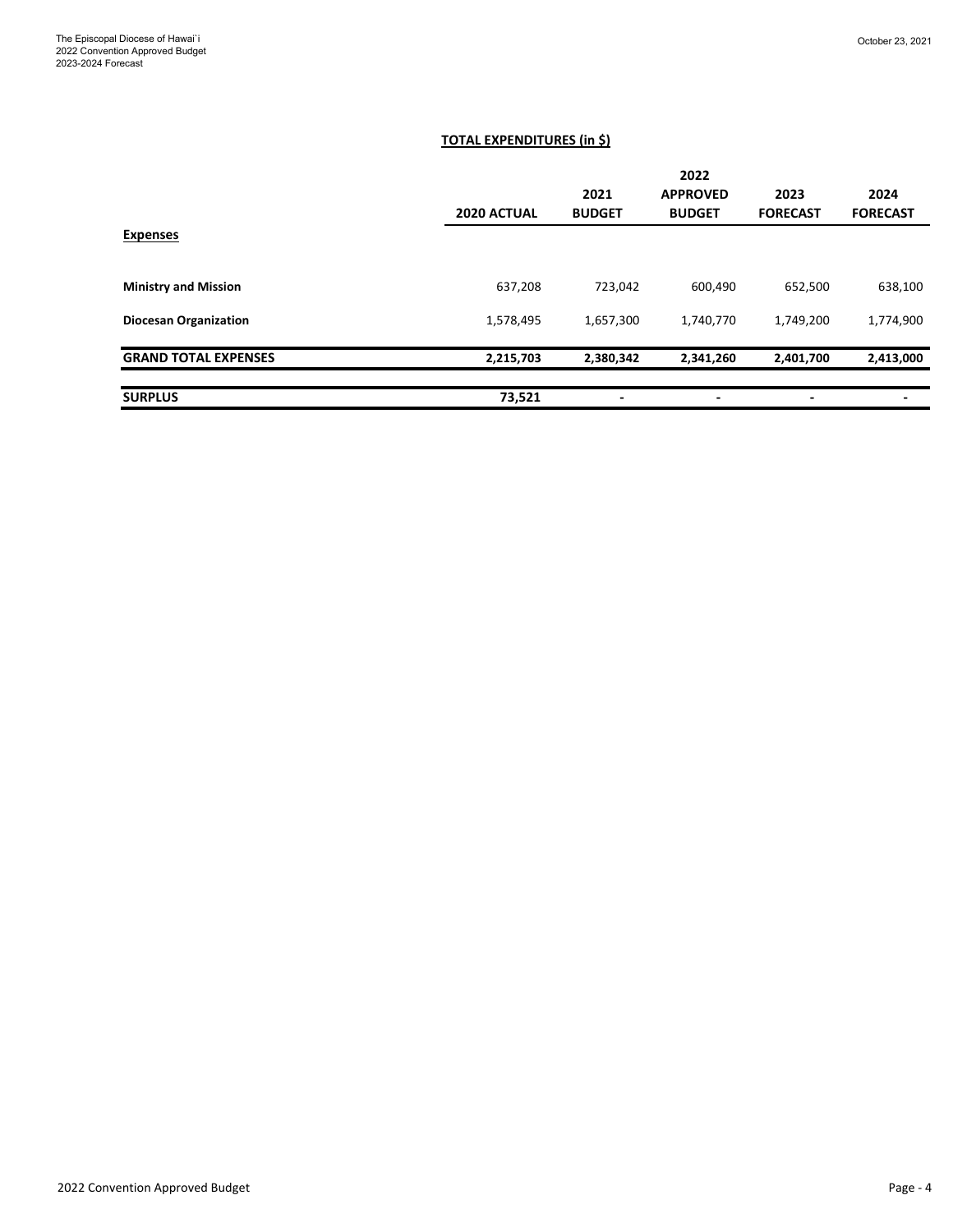#### **MINISTRY AND MISSION (IN \$)**

|                |                                                       |             |               | 2022            |                 |                 |
|----------------|-------------------------------------------------------|-------------|---------------|-----------------|-----------------|-----------------|
|                |                                                       |             | 2021          | <b>APPROVED</b> | 2023            | 2024            |
|                |                                                       | 2020 ACTUAL | <b>BUDGET</b> | <b>BUDGET</b>   | <b>FORECAST</b> | <b>FORECAST</b> |
|                |                                                       |             |               |                 |                 |                 |
|                | <b>DIOCESAN INITIATIVES</b>                           |             |               |                 |                 |                 |
| 2a             | Native Hawaiian Ministry Committee                    | 60          | 2,000         | 2,000           | 2,000           | 2,000           |
| 2 <sub>b</sub> | <b>Tongan Ministry</b>                                | 10,000      | 10,000        | 10,000          | 10,000          | 10,000          |
|                | Subtotal                                              | 10,060      | 12,000        | 12,000          | 12,000          | 12,000          |
|                | <b>SUPPORT FOR MISSIONS</b>                           |             |               |                 |                 |                 |
| 3a             | Agreed Upon Procedures Expenses - Missions            |             |               | 36,000          | 36,700          | 37,400          |
| 3 <sub>b</sub> | Calvary                                               | 10,000      | 10,000        | 4,000           |                 |                 |
| 3 <sup>c</sup> | Grace, Moloka'i                                       | 75,000      | 75,000        | 75,000          | 75,000          | 75,000          |
| 3 d            | St. Jude's, Ocean View                                | 2,500       |               |                 |                 |                 |
| 3e             | Hālau Wa'a Church Plant (Formerly known as West Oahu) | 124,606     | 125,000       | 128,600         | 131,200         | 133,800         |
|                | Subtotal                                              | 212,106     | 210,000       | 243,600         | 242,900         | 246,200         |
|                | <b>DISCIPLESHIP</b>                                   |             |               |                 |                 |                 |
| 4 a            | Camp Mokulē'ia                                        | 70,000      | 70,000        | 70,000          | 70,000          | 70,000          |
| 4 b            | <b>Christian Formation</b>                            | 1,750       | 10,000        | 10,000          | 10,000          | 10,000          |
| 4 C            | <b>Diversity Training</b>                             |             | 1,000         | 500             | 1,000           | 1,000           |
| 4 d            | <b>EYE Travel Reserve Fund</b>                        |             |               | 100             | 100             | 100             |
| 4 e            | <b>Planned Giving</b>                                 | 2,194       | 3,500         | 3,500           | 3,500           | 3,500           |
| 4f             | Safe Church Training                                  |             | 1,000         | 500             | 1,000           | 1,000           |
| 4g             | St. Andrew's Schools: Chaplain Support (PT)           | 18,854      | 38,100        |                 |                 |                 |
| 4 h            | Diocesan Youth Missioner (PT)                         | 41,665      | 63,700        | 65,100          | 66,400          | 67,700          |
| 4 i            | Diocesan Youth Ministry - Program                     |             | 7,000         | 7,000           | 7,100           | 7,200           |
|                | Subtotal                                              | 134,463     | 194,300       | 156,700         | 159,100         | 160,500         |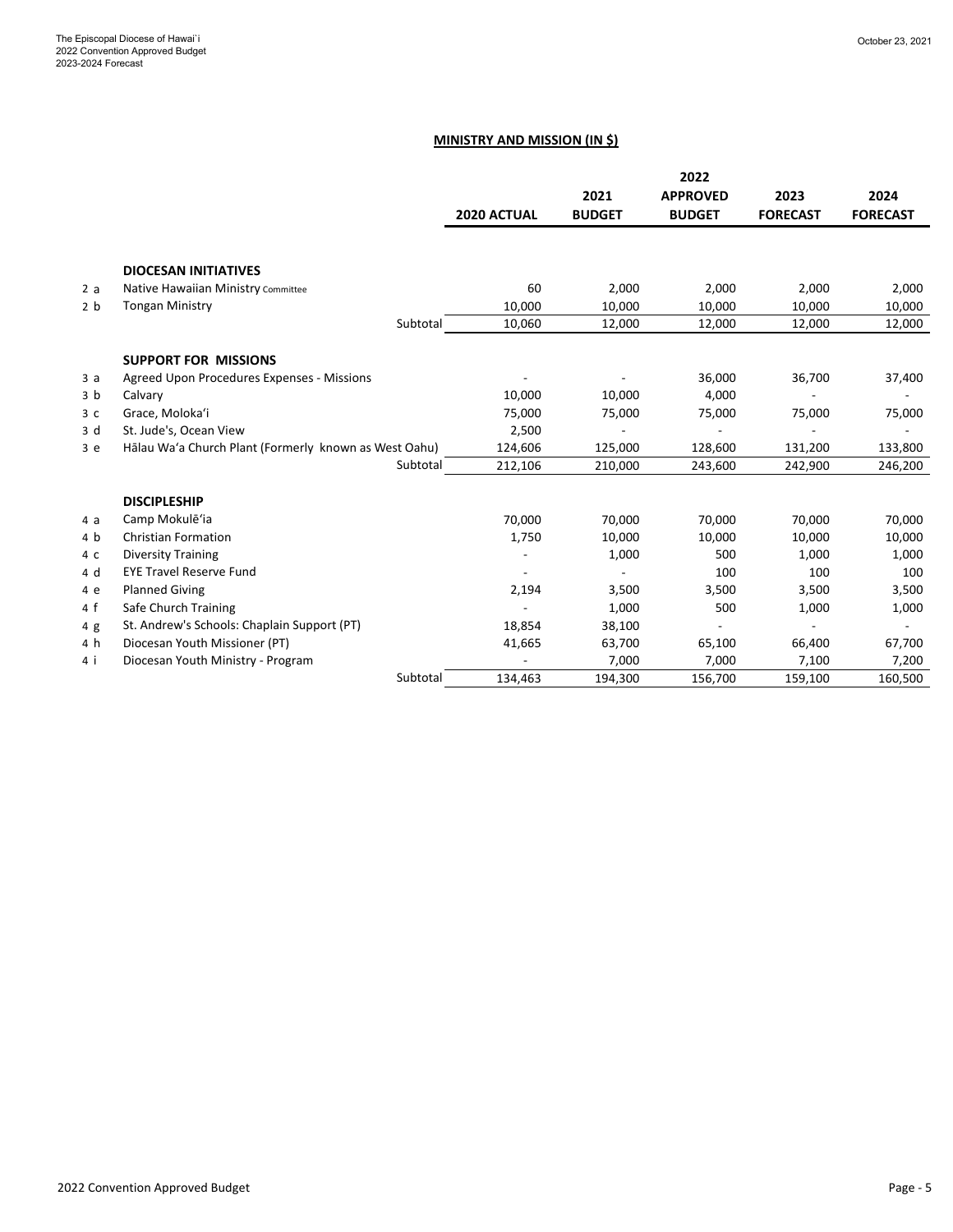|                |                                                    |          |             |               | 2022            |                 |                 |
|----------------|----------------------------------------------------|----------|-------------|---------------|-----------------|-----------------|-----------------|
|                |                                                    |          |             | 2021          | <b>APPROVED</b> | 2023            | 2024            |
|                |                                                    |          | 2020 ACTUAL | <b>BUDGET</b> | <b>BUDGET</b>   | <b>FORECAST</b> | <b>FORECAST</b> |
|                |                                                    |          |             |               |                 |                 |                 |
| 5a             | <b>OUTREACH AND JUSTICE</b><br>A Cup of Cold Water |          | 5,000       | 5,000         | 5,000           | 5,000           | 5,000           |
| 5 <sub>b</sub> | Ecumenical/Interfaith Relationships                |          | 2,300       | 2,000         | 2,000           | 2,000           | 2,000           |
|                |                                                    |          |             |               |                 |                 |                 |
| 5 <sub>c</sub> | Prison Chaplaincy (PT)                             |          | 21,907      | 21,900        | 22,600          | 23,100          | 23,600          |
| 5 d            | Prison Ministry - Program                          |          | 3,939       | 6,000         | 6,000           | 6,100           | 6,200           |
|                |                                                    | Subtotal | 33,146      | 34,900        | 35,600          | 36,200          | 36,800          |
|                | <b>MINISTRY DEVELOPMENT</b>                        |          |             |               |                 |                 |                 |
| 6 a            | Lay Leadership Development                         |          | 1,149       | 10,000        |                 |                 |                 |
| 6b             | Clergy Leadership Development                      |          | 2,467       | 35,000        |                 |                 |                 |
| 6 c            | Leadership Development                             |          |             |               | 20,000          | 20,400          | 20,800          |
| 6 d            | Clergy Retreat                                     |          |             |               | 22,000          | 22,400          | 22,800          |
| 6 e            | <b>Curacy Support</b>                              |          | 102,500     |               |                 |                 |                 |
| 6 f            | <b>Curacy Support Reserve Fund</b>                 |          |             |               | 20,000          | 20,000          | 20,000          |
| 6 g            | Commission on Ministry (COM)                       |          | 3,618       | 10,000        | 10,000          | 10,200          | 10,400          |
| 6 h            | Waiolaihui'ia School for Ministry                  |          | 13,493      | 20,000        | 20,000          | 20,000          | 20,000          |
| 6 i            | Waiolaihui'ia - Academic Dean (PT)                 |          | 35,459      | 37,000        | 37,600          | 38,400          | 39,200          |
|                |                                                    | Subtotal | 158,686     | 112,000       | 129,600         | 131,400         | 133,200         |
|                | <b>OTHER</b>                                       |          |             |               |                 |                 |                 |
| 7a             | <b>Bishop's Emergency Grants</b>                   |          | 88,747      | 159,842       | 22,990          | 70,900          | 49,400          |
|                |                                                    | Subtotal | 88,747      | 159,842       | 22,990          | 70,900          | 49,400          |
|                |                                                    |          |             |               |                 |                 |                 |
|                | <b>TOTAL MINISTRY AND MISSION</b>                  |          | 637,208     | 723,042       | 600,490         | 652,500         | 638,100         |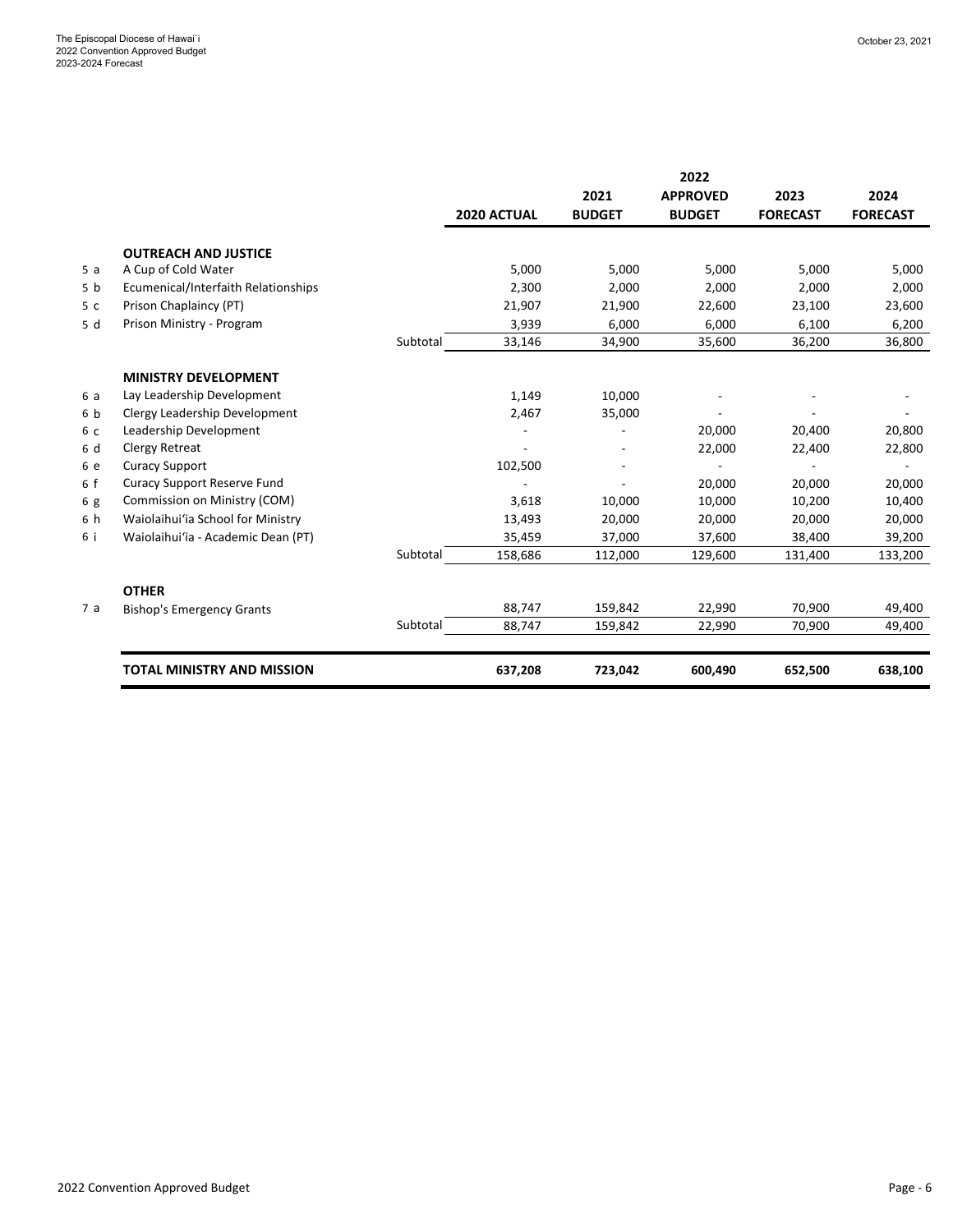#### **DIOCESAN ORGANIZATION (IN \$)**

|                 |                                                  |                          |               | 2022                     |                 |                   |
|-----------------|--------------------------------------------------|--------------------------|---------------|--------------------------|-----------------|-------------------|
|                 |                                                  |                          | 2021          | <b>APPROVED</b>          | 2023            | 2024              |
|                 |                                                  | <b>2020 ACTUAL</b>       | <b>BUDGET</b> | <b>BUDGET</b>            | <b>FORECAST</b> | <b>FORECAST</b>   |
|                 | <b>EPISCOPATE</b>                                |                          |               |                          |                 |                   |
| 8 a             | <b>Bishop</b>                                    | 239,460                  | 241,900       | 248,300                  | 253,300         | 258,400           |
| 8 b             | Bishop's General Convention Travel Reserve Fund  |                          |               | 2,000                    | 2,000           | 2,000             |
| 8 C             | Hospitality                                      | 14,406                   | 12,000        | 12,000                   | 12,200          | 12,400            |
| 8 d             | Key Person Insurance                             | 452                      | 600           | 600                      | 600             | 600               |
| 8 e             | <b>Travel &amp; Continuing Education</b>         | 9,302                    | 22,000        | 22,000                   | 22,400          | 22,800            |
| 8 f             | Lambeth Conference Travel Reserve Fund           |                          |               | 1,000                    | 1,000           | 1,000             |
|                 | Future Bishops' Transition Reserve Fund          |                          |               |                          |                 |                   |
| 8 g             | Subtotal                                         | 263,620                  | 276,500       | 10,000<br>295,900        | 10,000          | 10,000<br>307,200 |
|                 |                                                  |                          |               |                          | 301,500         |                   |
|                 | <b>DIOCESAN SUPPORT CENTER STAFF</b>             |                          |               |                          |                 |                   |
| 9 a             | Executive Assistant to the Bishop                | 82,385                   | 81,300        | 83,500                   | 85,200          | 86,900            |
| 9 b             | Accountant                                       | 89,606                   | 91,500        | $\overline{\phantom{m}}$ | $\overline{a}$  |                   |
| 9с              | <b>Business Manager</b>                          | 80,445                   | 81,500        | $\overline{a}$           | L,              |                   |
| 9 d             | Canon to the Bishop                              | 148,507                  | 152,700       | 156,800                  | 159,900         | 163,100           |
| 9 e             | Office Support (PT)                              | 23,153                   | 23,800        | 24,600                   | 25,100          | 25,600            |
| 9f              | Treasurer & Planned Giving Officer               | 193,414                  | 195,500       |                          |                 |                   |
| 9 g             | Controller                                       |                          |               | 106,400                  | 108,500         | 110,700           |
| 9 h             | Financial Support Administrator                  |                          |               | 70,200                   | 71,600          | 73,000            |
| 9 i             | <b>Operations Manager</b>                        |                          |               | 92,900                   | 94,800          | 96,700            |
| 9 ј             | Communications & Event Coordinator               |                          |               | 74,100                   | 75,600          | 77,100            |
|                 | Subtotal                                         | 617,510                  | 626,300       | 608,500                  | 620,700         | 633,100           |
|                 | <b>ADMINISTRATION</b>                            |                          |               |                          |                 |                   |
|                 |                                                  |                          |               |                          |                 |                   |
|                 | <b>DIOCESAN EXPENSE</b>                          |                          |               |                          |                 |                   |
| 10a             | Archives                                         | 1,000                    | 1,000         | 1,000                    | 1,000           | 1,000             |
| 10 <sub>b</sub> | Audit Expenses - Diocese                         | 30,571                   | 35,000        | 35,000                   | 35,700          | 36,400            |
| 10 <sub>c</sub> | Chancellor's Expenses                            | 350                      | 2,000         | 2,000                    | 2,000           | 2,000             |
| 10 <sub>d</sub> | Church Internet/Website Support                  | 1,786                    | 1,400         | 1,700                    | 1,700           | 1,700             |
| 10 e            | <b>Contract Communications Services</b>          | 35,700                   | 35,700        | 48,000                   | 60,000          | 60,000            |
| 10 f            | <b>CPA Contract Services</b>                     | $\overline{\phantom{a}}$ |               | 29,300                   | 29,900          | 30,500            |
| 10 g            | Diocesan Convention                              | 7,087                    | 12,000        | 10,000                   | 10,200          | 10,400            |
| 10 h            | Directors & Officers Insurance                   | 6,440                    | 7,000         | 7,000                    | 7,100           | 7,200             |
| 10 i            | General Convention Deputy Support Reserve Fund   |                          | 24,000        | 16,000                   | 16,000          | 16,000            |
| 10 j            | Legal & Related Expenses                         | 73,419                   | 35,000        | 70,000                   | 71,400          | 72,800            |
| 10 k            | <b>Office Expenses</b>                           | 47,564                   | 50,000        | 51,000                   | 52,000          | 53,000            |
| 10 <sup>1</sup> | Property - Cluett                                | 38,480                   | 45,000        | 23,800                   |                 |                   |
| 10 m            | Property - Diocese                               | 11,103                   | 8,200         | 12,000                   | 12,200          | 12,400            |
| 10 <sub>n</sub> | Property Taxes - Cluett Apartments & Parking Lot | 17,826                   | 18,500        | 20,000                   | 18,000          | 18,400            |
| 10 <sub>o</sub> | Province VIII Quota                              | 6,300                    | 6,400         | 6,600                    | 6,700           | 6,800             |
| 10 p            | <b>Staff Continuing Education</b>                | 2,244                    | 4,000         | 4,000                    | 5,000           | 6,000             |
| 10q             | Storage                                          | 9,358                    | 7,000         | 8,000                    | 8,200           | 8,400             |
| 10 r            | <b>Technology Support</b>                        | 19,660                   | 20,000        | 20,400                   | 20,800          | 21,200            |
| 10 <sub>s</sub> | The Episcopal Church Quota (Assessment)          | 293,100                  | 301,900       | 287,500                  | 305,000         | 304,300           |
|                 | Subtotal                                         | 601,987                  | 614,100       | 653,300                  | 662,900         | 668,500           |